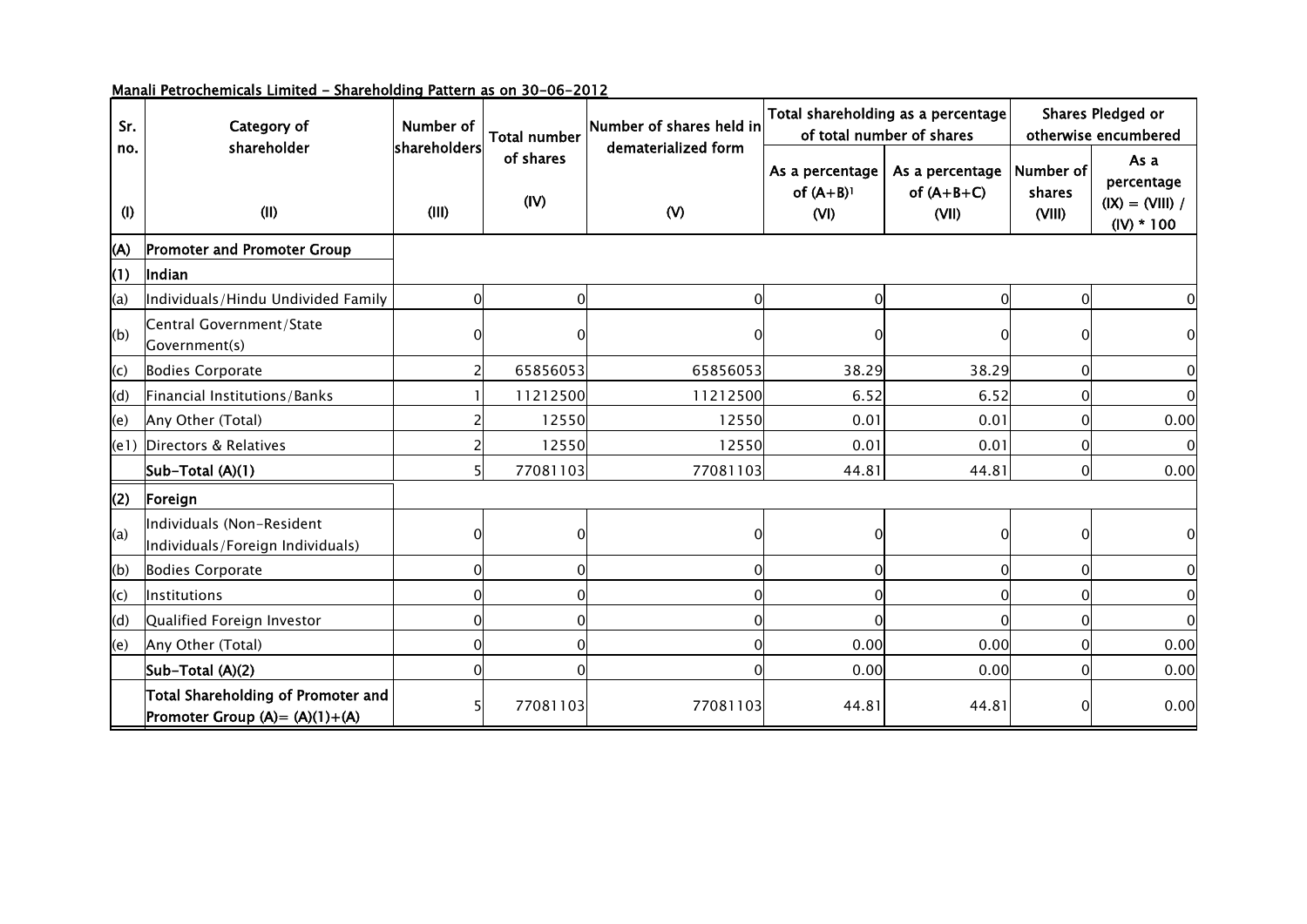| (B) | Public shareholding                                                                             |          |                                          |                   |          |                       |                  |
|-----|-------------------------------------------------------------------------------------------------|----------|------------------------------------------|-------------------|----------|-----------------------|------------------|
| (1) | <b>Institutions</b>                                                                             |          |                                          |                   |          |                       |                  |
| (a) | Mutual Funds/UTI                                                                                | 14       | 192900                                   | 17850             | 0.11     |                       | $0.11$ N.A. N.A. |
| (b) | Financial Institutions/Banks                                                                    | 16       | 36825                                    | 5025              | 0.02     |                       | $0.02$ N.A. N.A. |
| (c) | Central Government/State Government(s)                                                          | 0        | 0                                        |                   | 0        |                       | 0 N.A. N.A.      |
| (d) | Venture Capital Funds                                                                           | 0        | 0                                        |                   | 0        |                       | 0 N.A. N.A.      |
| (e) | Insurance Companies                                                                             | 0        | $\Omega$                                 |                   | $\Omega$ |                       | 0 N.A. N.A.      |
| (f) | Foreign Institutional Investors                                                                 |          | 2260000                                  | 2260000           | 1.31     |                       | $1.31$ N.A. N.A. |
| (g) | Foreign Venture Capital Investors                                                               | 0        | $\mathbf 0$                              |                   | 0        |                       | 0 N.A. N.A.      |
| (h) | Qualified Foreign Investor                                                                      | 0        | $\Omega$                                 |                   | 0        |                       | 0 N.A. N.A.      |
| (i) | Any Other (Total)                                                                               | $\Omega$ | $\Omega$                                 | $\Omega$          | 0.00     |                       | 0.00 N.A. N.A.   |
|     | Sub-Total (B)(1)                                                                                | 31       | 2489725                                  | 2282875           | 1.45     |                       | $1.45$ N.A. N.A. |
| (2) | Non-institutions                                                                                |          |                                          |                   |          |                       |                  |
| (a) | <b>Bodies Corporate</b>                                                                         | 1164     | 9377686                                  | 9095386           | 5.45     |                       | $5.45$ N.A. N.A. |
| (b) | Individuals - i. Individual                                                                     | 141841   |                                          | 61662583 46060368 | 35.85    | 35.85 N.A. N.A.       |                  |
|     | Shareholders Holding Nominal Share Capital Up To >Rs. 1 Lakh.                                   |          |                                          |                   |          |                       |                  |
|     | Individuals - ii. Individual Shareholders Holding Nominal Share Capital In Excess Of Rs. 1 Lakh | 233      | 14174946                                 | 14055036          | 8.24     |                       | 8.24 N.A. N.A.   |
| (c) | Qualified Foreign Investor                                                                      | $\Omega$ | $\Omega$                                 |                   | $\Omega$ |                       | 0 N.A. N.A.      |
| (d) | Any Other (Total)                                                                               | 6147     | 7213186                                  | 5885672           | 4.19     |                       | 4.19 N.A. N.A.   |
|     | (d1) Clearing Members                                                                           | 80       | 115031                                   | 115031            | 0.07     |                       | $0.07$ N.A. N.A. |
|     | (d2) Hindu Undivided Families                                                                   | 1319     | 3985210                                  | 3985046           | 2.32     |                       | $2.32$ N.A. N.A. |
|     | (d3) Non Resident Indians                                                                       | 4744     | 3025395                                  | 1698045           | 1.76     |                       | $1.76$ N.A. N.A. |
|     | (d4) Overseas Corporate Bodies                                                                  |          | 85050                                    | 85050             | 0.05     |                       | $0.05$ N.A. N.A. |
|     | (d5) Trusts                                                                                     | 3        | 2500                                     | 2500              | 0.00     |                       | $0.00$ N.A. N.A. |
|     | Sub-Total (B)(2)                                                                                | 149385   | 92428401                                 | 75096462          | 53.74    | 53.74 N.A. N.A.       |                  |
|     | Total Public Shareholding $(B) = (B)(1)+(B)(2)$                                                 | 149416   |                                          | 94918126 77379337 |          | 55.19 55.19 N.A. N.A. |                  |
|     | TOTAL $(A)+(B)$                                                                                 |          | 149421 171999229 154460440 100.00 100.00 |                   |          |                       | 0 0.00           |